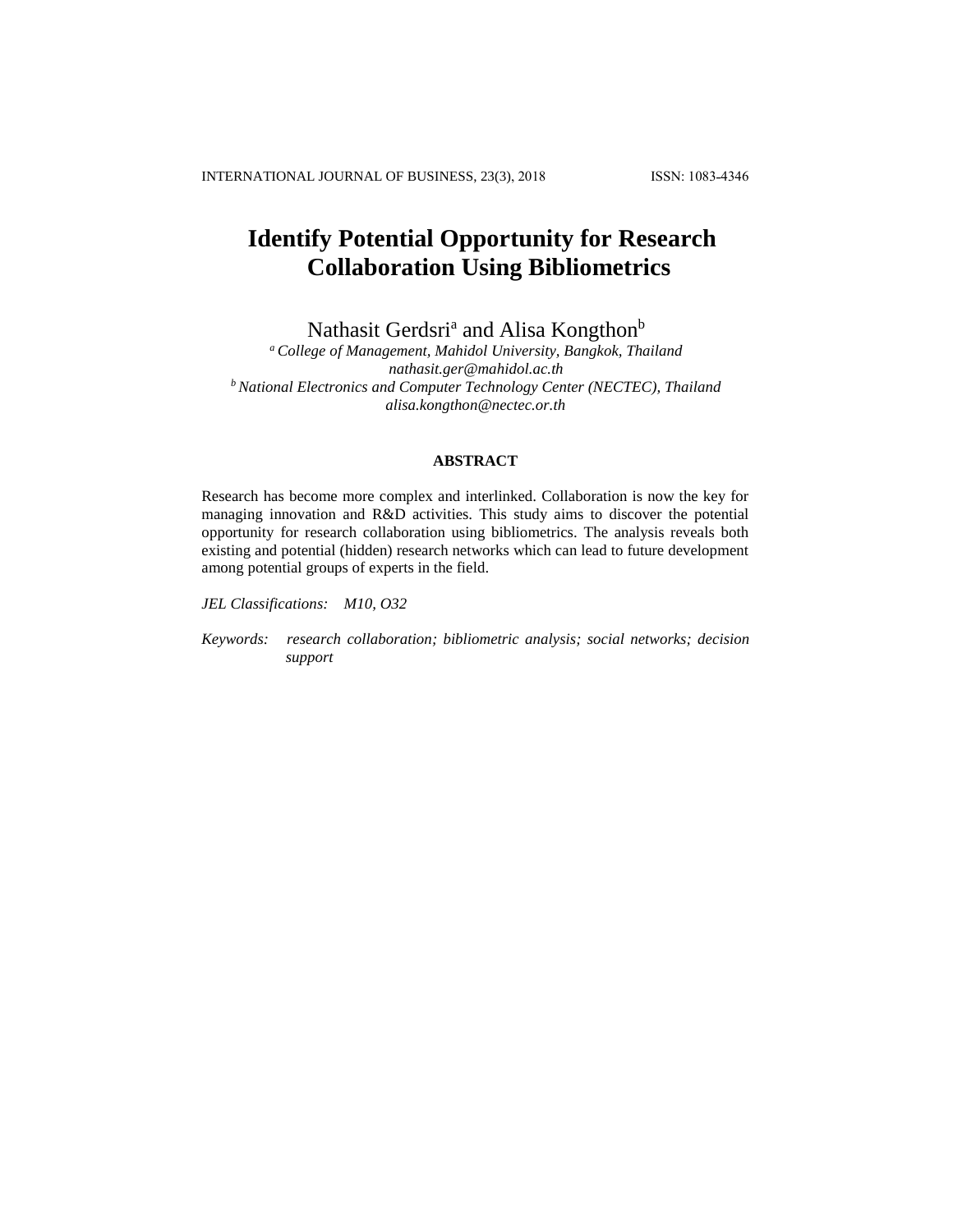#### **I. INTRODUCTION**

In recent decades, there has been a notable shift toward R&D that crosses disciplines and organizational boundaries. One reason is because of the complexity and scope of the problems that society is currently facing (e.g., global warming, emerging infectious diseases, and loss of natural resources). These problems require innovative solutions that integrate knowledge from different disciplines. The concept of networking R&D is therefore increasingly important. However, the main challenge in initiating any cross discipline development is how to identify the potential groups of experts for collaboration and which areas of expertise they specialize in. One common expert identification method is based on social connections, i.e., ask people and follow referrals until finding someone with appropriate expertise. However, this could be a time-consuming and biased task. Fortunately with the availability and accessibility of research literature and the advancement in information retrieval, natural language processing, and machine learning, potential experts can be identified automatically from such information sources.

This study aims to apply bibliometric analysis of research publications to discover potential research collaboration among key researchers. To address this challenge, two research questions are needed to be answered: (1) who are the key researchers/ practitioners in the specified field? and (2) are there any forms of collaboration or linkages among these experts in the field?

The analysis can identify experts whose relationships have already been established as well as for those who never know each other, yet seem to share similar research interests. The latter case can be considered as a hidden network in which the collaboration among those experts can also be initiated.

# **II. LITERATURE REVIEW**

#### **A. Bibliometric Analysis**

Bibliometrics is the use of statistical and mathematical methods to study publication patterns (McBurney and Novak, 2002). It uses the counts of publications, patents, and citations to develop science and technology performance indicators. These indicators are used to measure research outputs (Narin and Olivastro, 1994). In other words, the number of publications or citations created by a research unit may be used to estimate the output of that research group.

Fundamental work in bibliometrics originated in the 1960's. Derek de Solla Price [\(Price,](#page-12-0) 1963) and Eugene Garfield [\(Garfield, Sher, and Torpie,](#page-11-0) 1964) were pioneers to develop bibliometric indicators. Later on in the 1970's, Henry Small improved the method with the development of co-citation analysis (Small, 1973). A bibliometric analysis is based on three principles: Activity measurement by counting publications, impact measurement by counting subsequent citations of a publication and linkage measurement involving co-citations and keywords used from paper to paper [\(Kongthon,](#page-11-1) [2004\)](#page-11-1). A bibliometric analysis can provide a macroscopic view of the entire field in the global context of related and neighboring fields. The understanding of the bigger picture will allow an individual to rationally choose a specific starting point for more detailed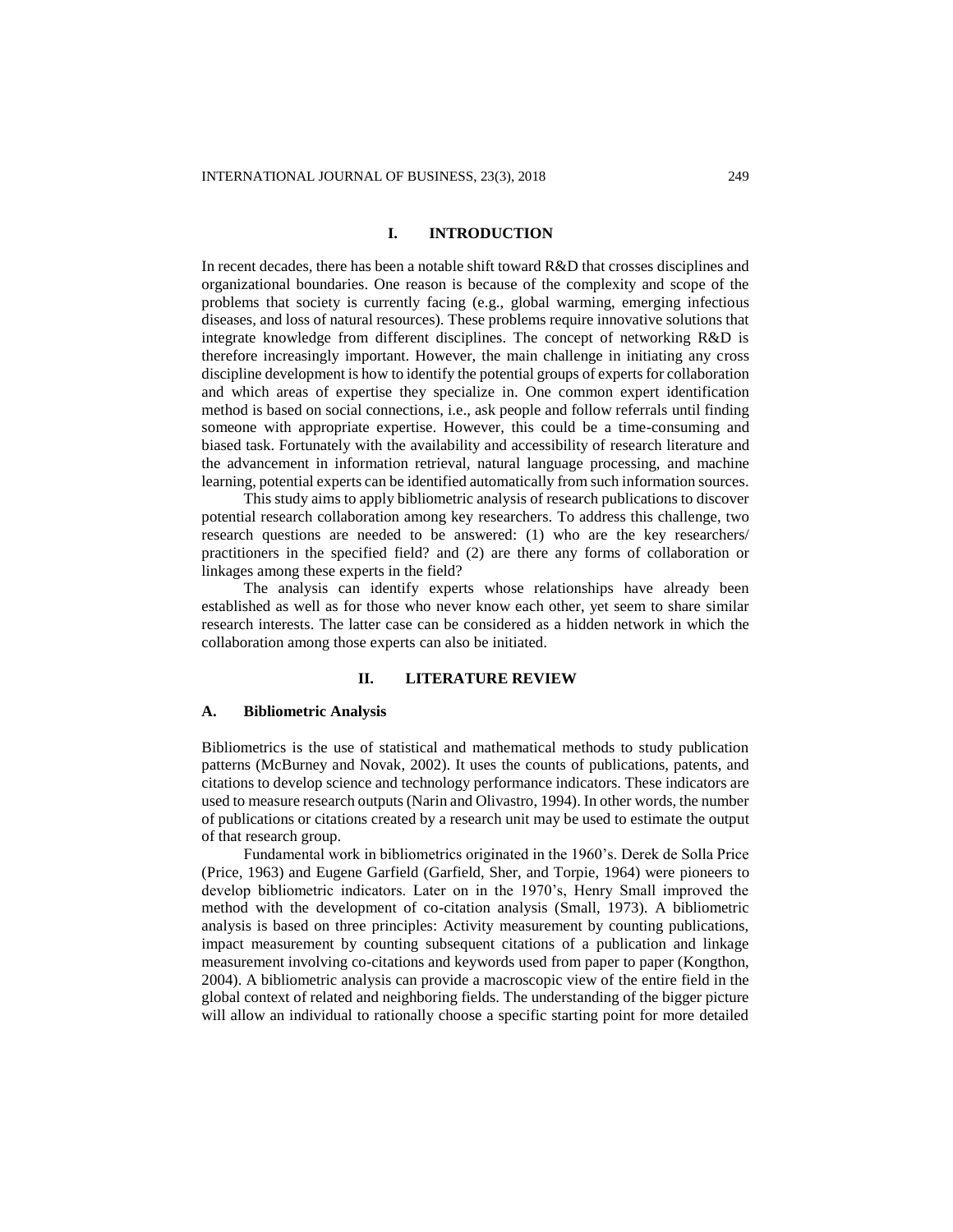investigations [\(Kostoff](#page-11-2) *et al.*, 2001). Bibliometric methods are used to infer knowledge from a body of literature [\(Porter and Cunningham,](#page-12-1) 2005; [Porter, Kongthon, and Lui,](#page-12-1) [2002\)](#page-12-1), as well as to communicate the development and evolution of knowledge in a given field [\(Daim, Rueda, and Martin,](#page-11-3) 2005), review research and development progress (Daim and Gerdsri, 2009), and explore a research community (Gerdsri, Kongthon, and Vatananan, 2013). Bibliometric analysis has been applied in various areas such as marketing (Baumgartner and Pieters, 2003), technology management [\(Pilkington,](#page-12-2) 2004; [Porter and Cunningham,](#page-12-1) 2005), topics in modern science [\(Saka and Igami,](#page-12-3) 2007), research profiling [\(Nerur, Rasheed, and Natarajan,](#page-12-4) 2008) and mapping the evolution of the intellectual structure in operations management [\(Porter and Detampel,](#page-12-5) 1995).

Bibliometrics are used in several cases to reveal the insights on some complex issues. It supports decision making which merely personal experience and knowledge are not enough for deciding appropriately. For example, bibliometrics is used to evaluate scientific research performance by using publication and citation data to identify promising scientific research areas. The results can then be used for making better investment decisions and enhancing the effectiveness of R&D management (Porter, 2007). The decision that government offices usually need to make is, for example, which researchers and research projects should be funded? Since research performance can be evaluated through bibliometrics, the application of these tools can therefore benefit several parties, such as government labs, policy makers, university research directors, and even researchers [\(Reuters,](#page-12-6) 2008).

In this paper, bibliometric analysis is applied through a text mining approach to discover potential for research collaboration. Figure 1 illustrates the analysis process used in this study. First, we start collecting bibliographic abstracts from selected databases. After we download the target records, we then import them into the analytical text mining software, VantagePoint, to represent the linkages among experts through keywords they shared in their publications. Then, the results will be reported to a technology management team to analyze the potential for collaboration with those groups of experts.





The Organization for Economic Co-operation and Development (OECD) emphasizes the creation and diffusion of both codified and tacit knowledge as a key element supporting the economic growth of nations (OECD, 2008). Codified knowledge is information that can be easily transferred through documentation, academic papers, or technical notes,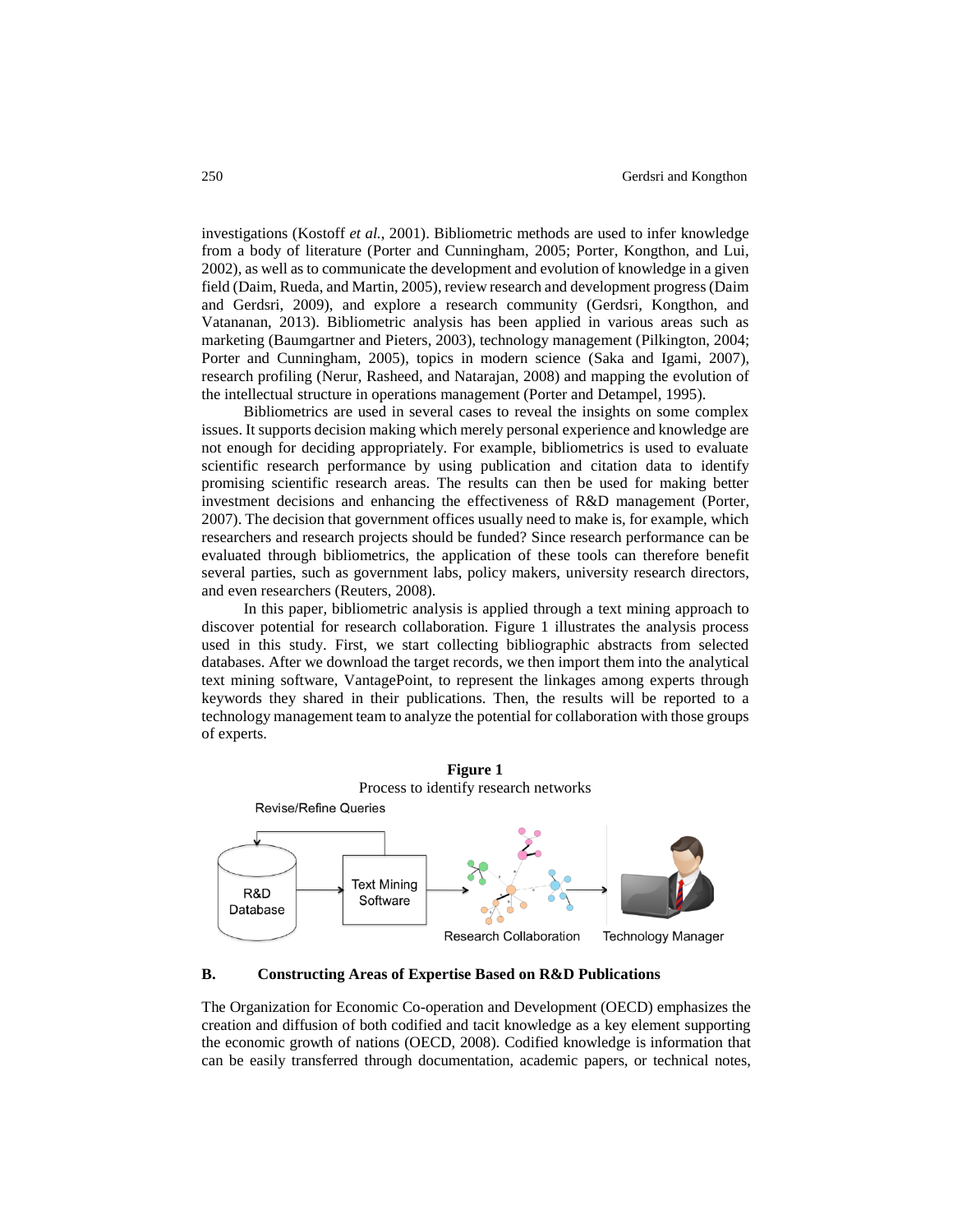whereas tacit knowledge is information which can be effectively transferred among individuals with a common social interaction and physical proximity.

To promote the exchange and transfer of tacit knowledge among individuals, the concept of research networking has become increasingly important. One of the methods that can help reveal the networks among researchers is to analyze their publications including journals, conferences, as well as patents.

Besides structured documentation like journal publications, several scholars have addressed the opportunities for identifying people's expertise from heterogeneous sources such as email messages, enterprise's documents, discussion forums, web pages, and social networks. Campbell *et al.* (2003) and Balog and Rijke (2006) suggested the potential experts and their expertise indications by searching and analyzing email messages. Several studies proposed an expertise retrieval approach to identify a list of experts and also to identify areas of expertise that a person is knowledgeable about.

Tang *et al.* (2007) constructed a researcher network knowledge base by extracting information from his/her homepage and publications from the Digital Bibliography & Library Project (DBLP). Pflugrad *et al.* (2014) generated expert profiles for rare diseases by analyzing MEDLINE. The most frequent Medical Subject Headings (MeSH) terms were used to describe the author's areas of expertise. Liu *et al.* (2008) applied a semantic web application to build a semantic repository of academic experts by analyzing homepage, publication database, research-scholarly activity, courses-teaching experience, and honors/awards.

#### **C. Development of Social Communities and Networks**

As the world is globalized, the development of social communities and networks has become more and more important. Many activities can now be pursued regardless of geographical limitation as they were in the past. Notable examples of social networks include Facebook or Linkedin communities. In a social network, relationships between individuals can be family, friendships, business relationships and some common interest relationships. Through a social network, people from different countries can join activities with others from around the world.

To discover research communities, bibliometrics can provide insights to identify existing or nascent social communities and networks for both explicit and implicit relations among researchers (Garner *et al.*, 2012; Porter *et al.*, 2012). For explicit relations, co-authorship network analysis is considered to be the most straightforward way to describe collaborative behaviors among members of a research community (Melin and Persson, 1996; Newman, 2004). Previous studies have applied co-authorship networks to identify the patterns of collaboration among researchers in many different scientific communities, such as economics (Krichel and Bakkalbasi, 2006), digital library research (Liu *et al.*, 2005), Turkish social science (Gossart and Özman, 2009), and technology road mapping (Gerdsri, Kongthon, and Vatananan, 2013). The VP Institute website [www.VPInstitute.org] is rich in various research profiling endeavors, many of which include networking analyses.

In addition to the explicit relations in the network, bibliometric analysis can show implicit (hidden) relations in the social network. These hidden relations mean that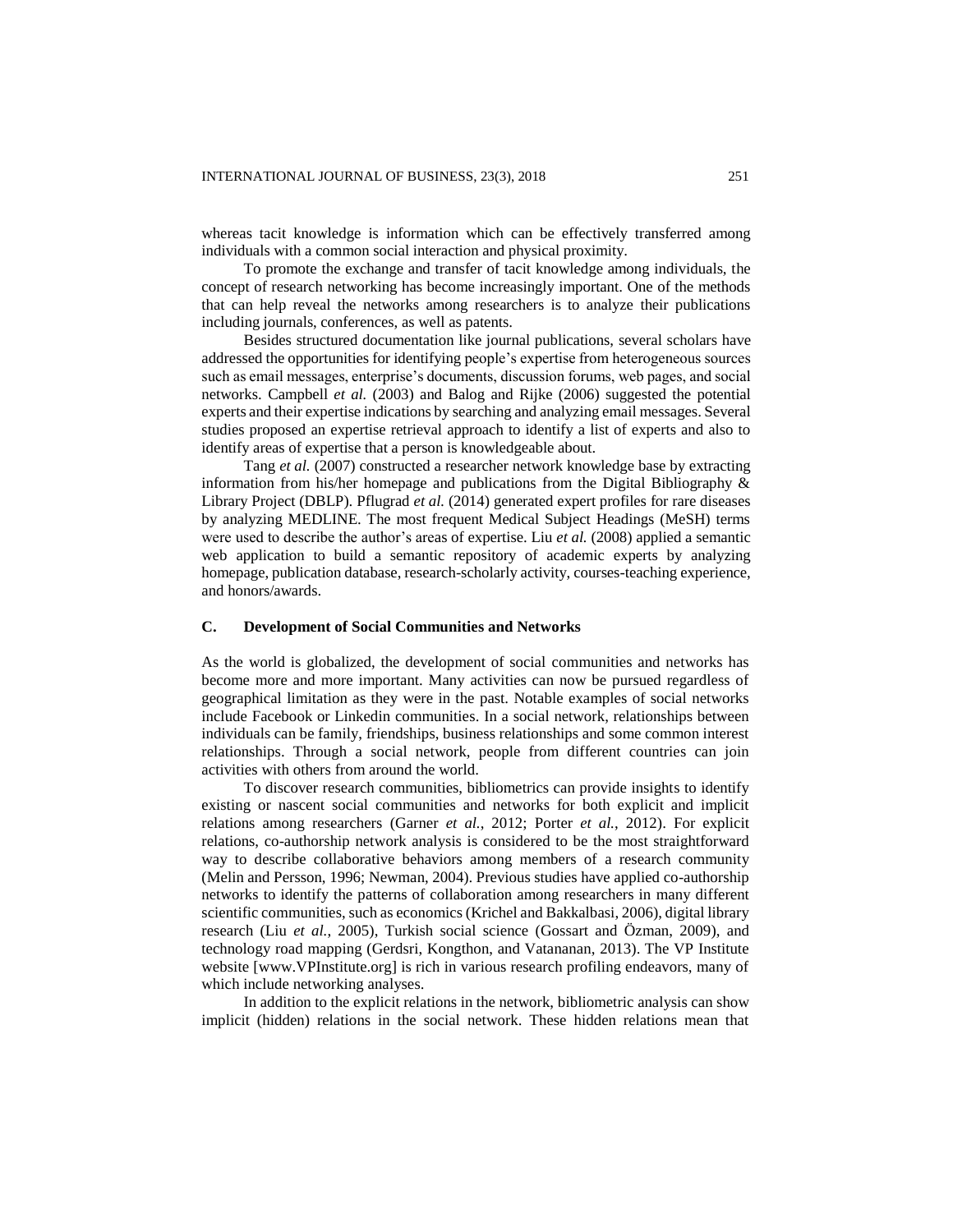members in the network may not have a direct interaction with each before, yet they seem to share common interests. Knowing the hidden relations may result in the development of possible collaborations in the future. The discovery of both explicit and hidden social networks can benefit the development of emerging research areas where the communities and joint activities have not been structurally formed yet.

# **III. THE PROPOSED METHOD: IDENTIFYING POTENTIAL RESEARCH COLLABORATION THROUGH BIBLIOMETRIC ANALYSIS**

Our analysis starts with the collection of bibliographic data from relevant R&D databases. Each bibliographic abstract presents prominent research meta-information contained in fields such as: (1) author(s), (2) topics, including keywords, subject indexes or classification codes, (3) affiliations of the author(s), (4) location where the research was conducted, such as country, (5) source of publication such as the journal or conference where the research was published, and (6) date of publication.

To answer our first research question regarding who are the key researchers/practitioners in the specified field, we can create a list of the top authors who published the most papers in the field. Then our second research question is to identify any forms of research collaboration among these experts. We assume there are two types of collaborations as follows:

- 1. Direct relationships, which can be determined by analyzing co-authorship networks. The more the authors publish papers together, the stronger the collaboration network.
- 2. Indirect (or hidden) relationships -- suggest potential for future research collaboration. We can identify such indirect relationship by constructing networks of experts who share the same topics or keywords, even though they are not coauthoring. The more topics or keywords these experts share in their publications, the stronger confirmation that they work in a very similar research area. Although, they do not have an existing direct relationship, the discovery of such "hidden" connections may lead to the establishment for future collaboration.

We can display these relationships in term of a network linkage as illustrated in Figure 2. Each node represents a researcher. The size of the node represents the number of papers published by each researcher. Hence, the biggest node potentially represents a research principal and a smaller node represents a research team member. A link between nodes represents collaboration between two researchers. A solid line indicates a formal, direct relationship and a dashed line indicates an indirect one. Moreover, the thicker the line, the stronger the relationship is. By mapping researcher connections, technology policy or innovation managers can use them as technical intelligence to identify collaboration opportunities and determine a plan to support and promote such collaborations. Based on our assumption, we can generalize collaborations into six cases as summarized in Table 1. Technology managers can use this table as a guideline to analyze the condition of either existing or hidden research collaborations.

# **IV. A CASE EXAMPLE: USE OF BIBLIOMETRICS TO DISCOVER THE PROFESSIONAL COMMUNITIES AND SOCIAL NETWORKS IN THE FIELD OF BIOMEDICAL ENGINEERING IN THAILAND**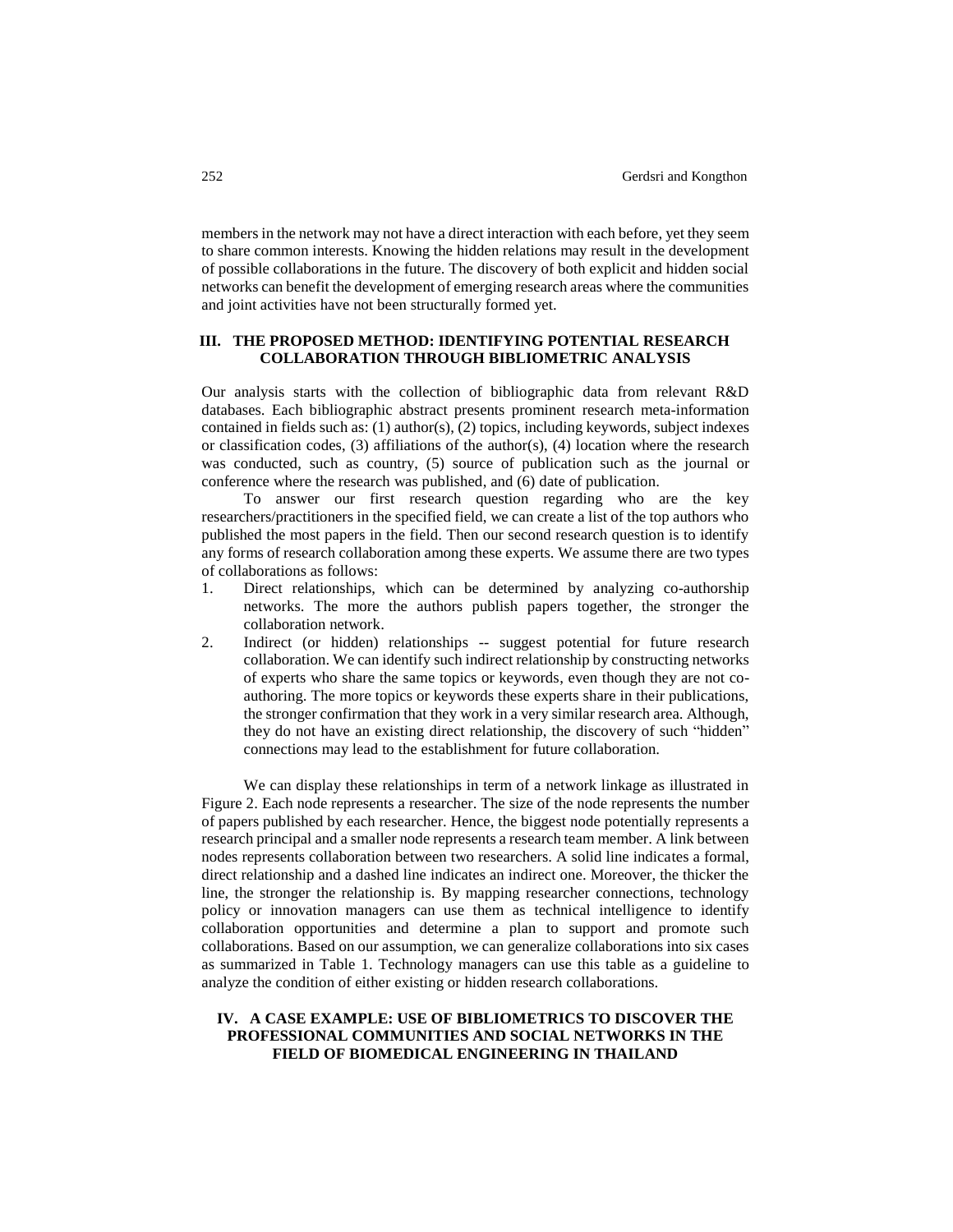Biomedical engineering (BME) is the interdisciplinary linking engineering, medicine, and biology together. The results can be presented in a form of equipment devices, materials, algorithm, and systems for medical applications. As defined by IEEE Biomedical engineering society, there are nine sub-research areas of biomedical engineering as follows: bioinstrumentation; biomaterials; biomechanics; cellular, tissue and genetic engineering; clinical engineering; medical imaging; orthopedic bioengineering, and rehabilitation engineering (Biomedical Engineering Society, 2009)

Thailand has included biomedical engineering as one of the strategic direction. Currently, the healthcare industry in Thailand relies heavily on medical equipment which imported from aboard while the local development of BME related industries has been mainly focused on consumable products such as hypodermic syringe, cotton, etc. However, to align with the national strategic direction in promoting the healthcare sector and enhancing the access to better healthcare services by the poor, the future development of BME fields in Thialand must focus more on the development of valueadded products and services such as portable EKG units, CT scanners, medical informatics system etc. To do so, the local BME community needs to reach out to more experts from other related fields besides engineering so that they can work together tackling interdisciplinary problems inherent in the BME research.

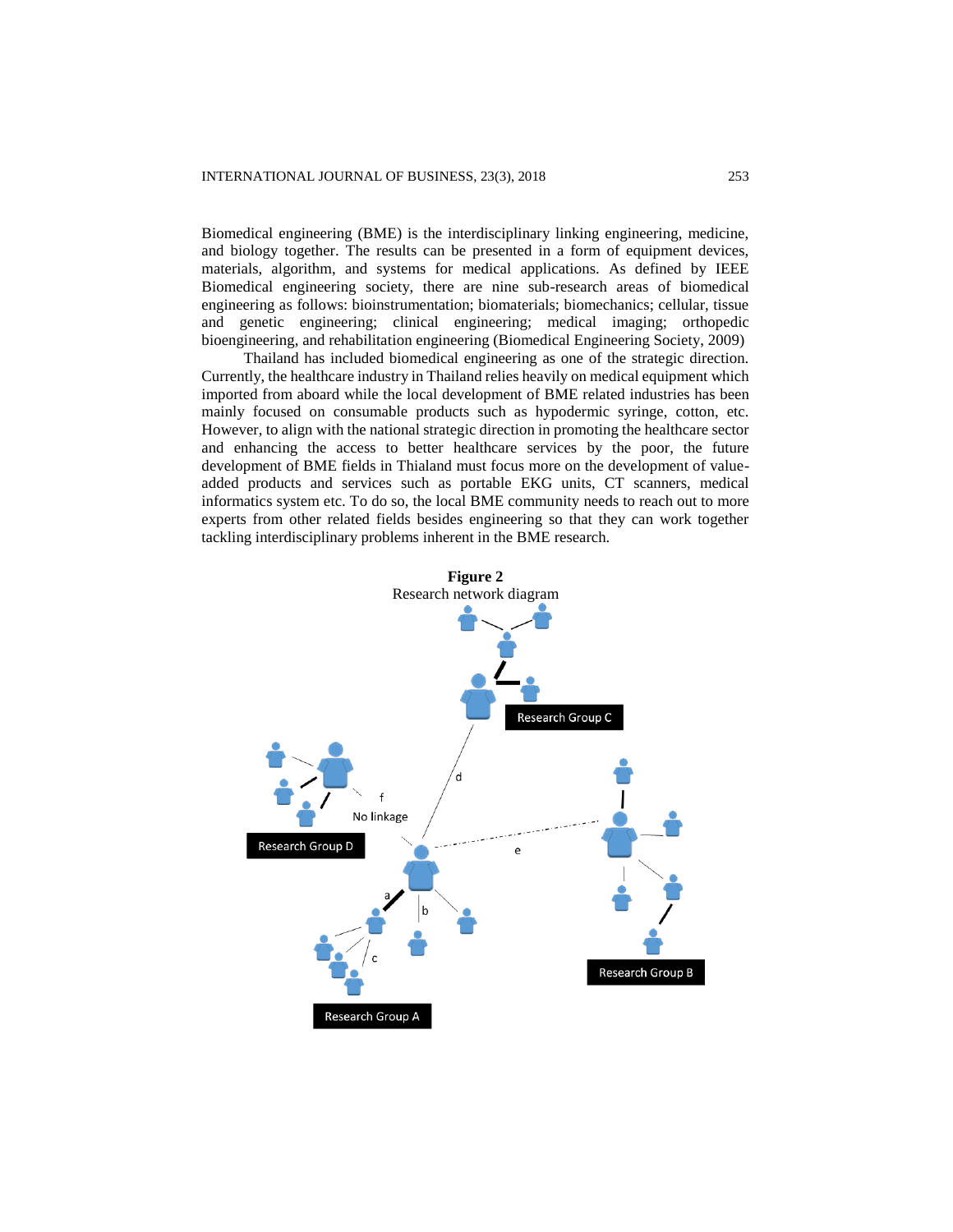| Linkage      | <b>Relations</b>                                                                          |
|--------------|-------------------------------------------------------------------------------------------|
| a            | Direct relationship between the two researchers in group A. Their collaboration is strong |
|              | as the two are co-authoring in quite a number of publications. For example, this linkage  |
|              | can represent the relationship between the research principal and a senior researcher     |
|              | within an ongoing team.                                                                   |
| $\mathbf b$  | Direct relationship between the two researchers in group A. Their collaboration is not as |
|              | strong as the case shown by linkage a. However, the two are co-authoring in some          |
|              | publications. For example, this linkage can represent the relationship between the        |
|              | research principal and a younger researcher who has just joined the research team.        |
| $\mathbf{c}$ | Direct relationship in conjunction with expansion of the research team where the senior   |
|              | researcher has started to form his/her own team.                                          |
| d            | Direct relationship through known collaboration between two different research groups     |
|              | as the research principals of group A and C work together from time to time.              |
| e            | Indirect (hidden) relationship where the two research teams (groups A and B) have not     |
|              | done any work together. They may not even know each other but they publish work on        |
|              | closely related topics. As they share similar interests, it may lead to the potential for |
|              | future collaboration (or competition).                                                    |
| $\mathbf f$  | No relationship between two research teams (group A and D). The smaller team (group       |
|              | D) could represent an independent research team who works on some emerging topics         |
|              | within the same research area as group A, but for the time being they do not share        |
|              | anything in common. The works of group D might start gaining more and more interest       |
|              | from the field as the topics continue to emerge. This may lead to future collaboration    |
|              | between the two groups.                                                                   |

| Table 1                          |  |
|----------------------------------|--|
| Different linkages and relations |  |

In 2015, Thai government has approved "The Talent Mobility" program aiming to enable mobility of researchers at government agencies and universities, to assist the private sector in technological upgrading and innovation. The researchers are authorized to work full-time or part-time with industry for up to 2 years. This initiative is expected to enhance Thailand's competitiveness.

Even though there are some BME research and development for healthcare industry in the country, it is still at the early stage of development. The professional communities and networks are not well structured yet. Individual researchers mostly do not link well with the colleagues from other organizations including companies, universities, research institutes, and government agencies. One key initiative which recently put in place was the formation of Thailand Biomedical Engineering (BME) Consortium mainly led by four main universities and government research institutes. The role of this consortium is to serve as a platform for collaboration and cooperation among consortium members so that their knowledge and information can be shared and exchanged.

In addition to the research and development activities, Thailand BME Consortium also initiates and facilitates educational programs for both undergraduate and graduate degree on biomedical engineering in Thailand. Also, Ministry of Science and Technology, and the Office of The Civil Service Commission continuously support scholarships for Thai students to further their education in this field. The following section presents the case analysis demonstrating how bibliometrics has been applied to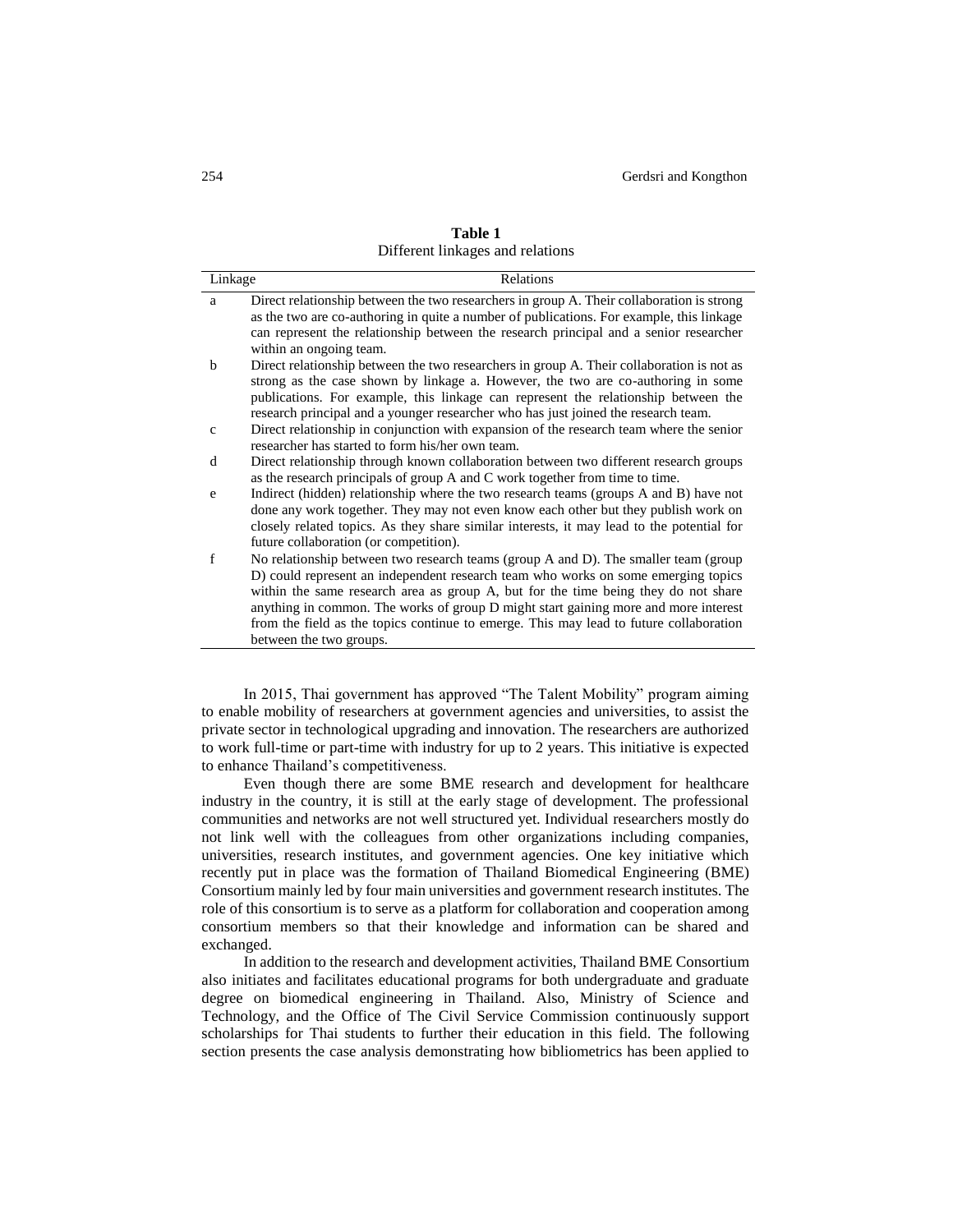reveal both existing and potential (hidden) research networks which can lead to future development among potential groups of experts in the field. The processes of conducting these bibliometric analysis are as follows:

### *Step 1: Download bibliographic abstracts*

The SCOPUS database during year  $1980 - 2012$  was selected for the analysis. The search string that we use in our query is "(TITLE-ABS-KEY(biomed OR biomechanics OR "tissue and genetic engineering" OR bioinformatics OR biosensors OR "medical imaging" OR "drug delivery") AND AFFIL(thailand)), where "TITLE" is article title; "ABS" is article abstract, "KEY" is keywords; "AFFIL" is affiliation. There are 1,217 publications found from the search.

*Step 2: Identify top authors and construct a research network graph*

VantagePoint software is used to perform our analysis. The program can help identify top authors and discover the relations and linkages of these experts who had co-authored and who are interested in similar research areas.

 *The identification of the BME existing and hidden social networks in Thailand.* Results obtained from the bibliometrics reveal existing and hidden relationships among

Thai BME researchers. Figure 3 illustrates the existing relationships based on coauthorship which is displayed by the thick solid lines in the diagram, while the dashed lines represent hidden relationships based on their shared topics of interest. From Fig. 3, the results show that there are four major areas identified, namely: (1) molecular biology, tissue engineering, and drug delivery systems, (2) biosensors, (3) signals, image processing, and computer-assisted technology, and (4) biomaterials. More details on this case study can be found in Gerdsri, Kongthon, and Puengrusme (2017).

## **V. MANAGERIAL DISCUSSION ON SOCIAL NETWORK ANALYSIS**

Comparing the four areas, the results show that the interactions among experts in the area of Biosensors are well established as presented by solid lines connecting multiple players within strong groups of experts. Expert A and Expert B seem to be the research principals leading the respective group as their nodes are the center of interactions.

For the area of Signals/ Image Processing and Computer-Assisted Technology, the results show that interactions among key researchers are still not fully established (unlike Biosensors) as presented by thin lines and long dash lines connecting players. Nevertheless, Expert D can be considered as the center of collaboration in this area. The analysis also shows the extended relationship among players connecting one researcher to another down through the relationship chain starting Expert D. This circumstance can be explained as this group of experts may share similar concepts of Signaling and Image Processing but each expert has applied it to different applications. The representation of expert networks in this case can help technology managers to know whom to contact if they seek to set up research collaboration between the areas of Biosensor and Signal Processing. Technology managers may start establishing the connection between Expert C and Expert D first. Although, Experts C and D have not worked together before, the analysis shows that they share similar interests through common keywords used as presented by a dashed line linking them (line a). With collaboration between the two, each expert can also help expand the collaborations to other experts in his or her network.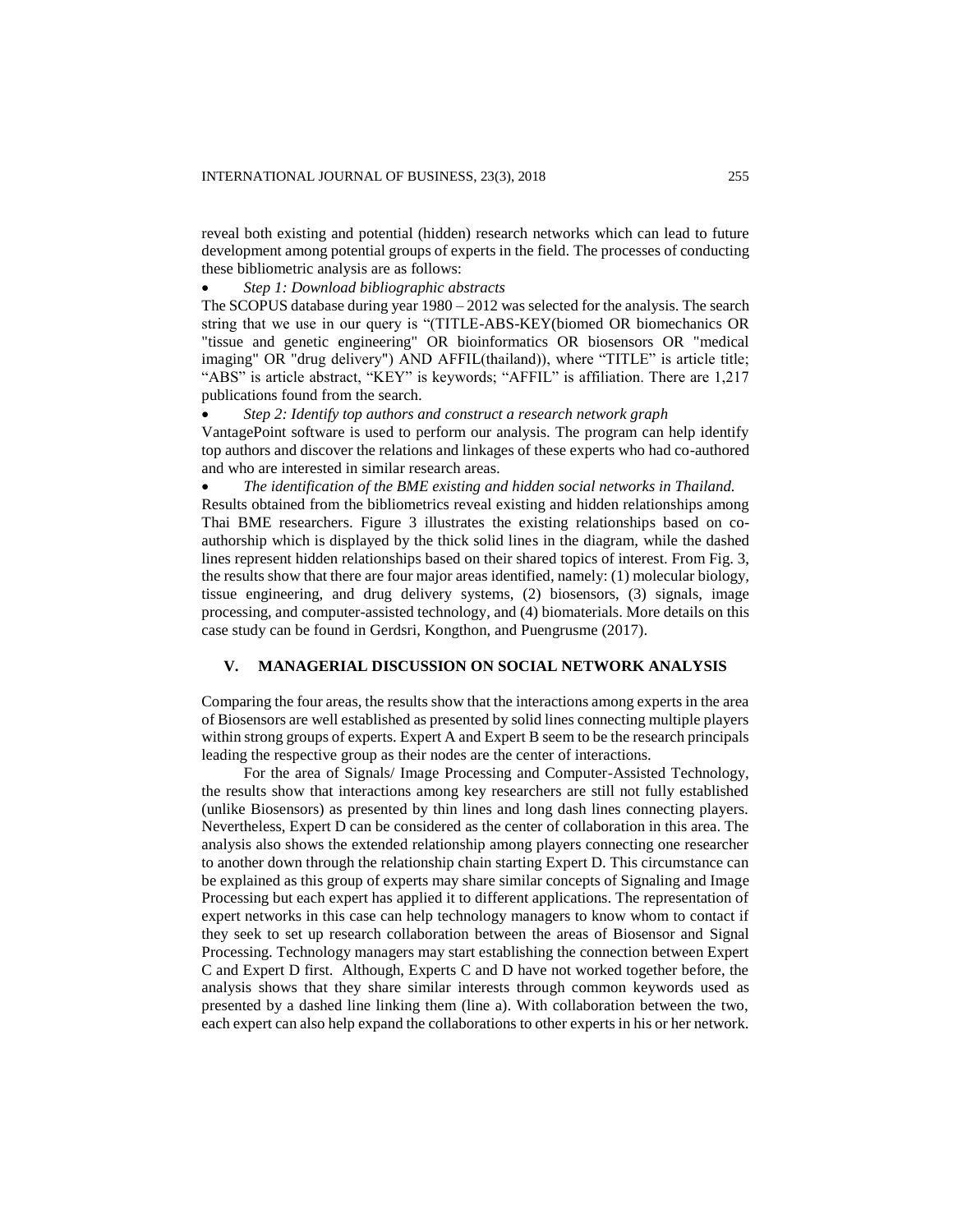



Similarly, for the area of Molecular Biology and Tissue Engineering, the results show that interactions among key researchers are still not fully established as presented by thin lines and long dash lines connecting players. Nevertheless, Expert E can be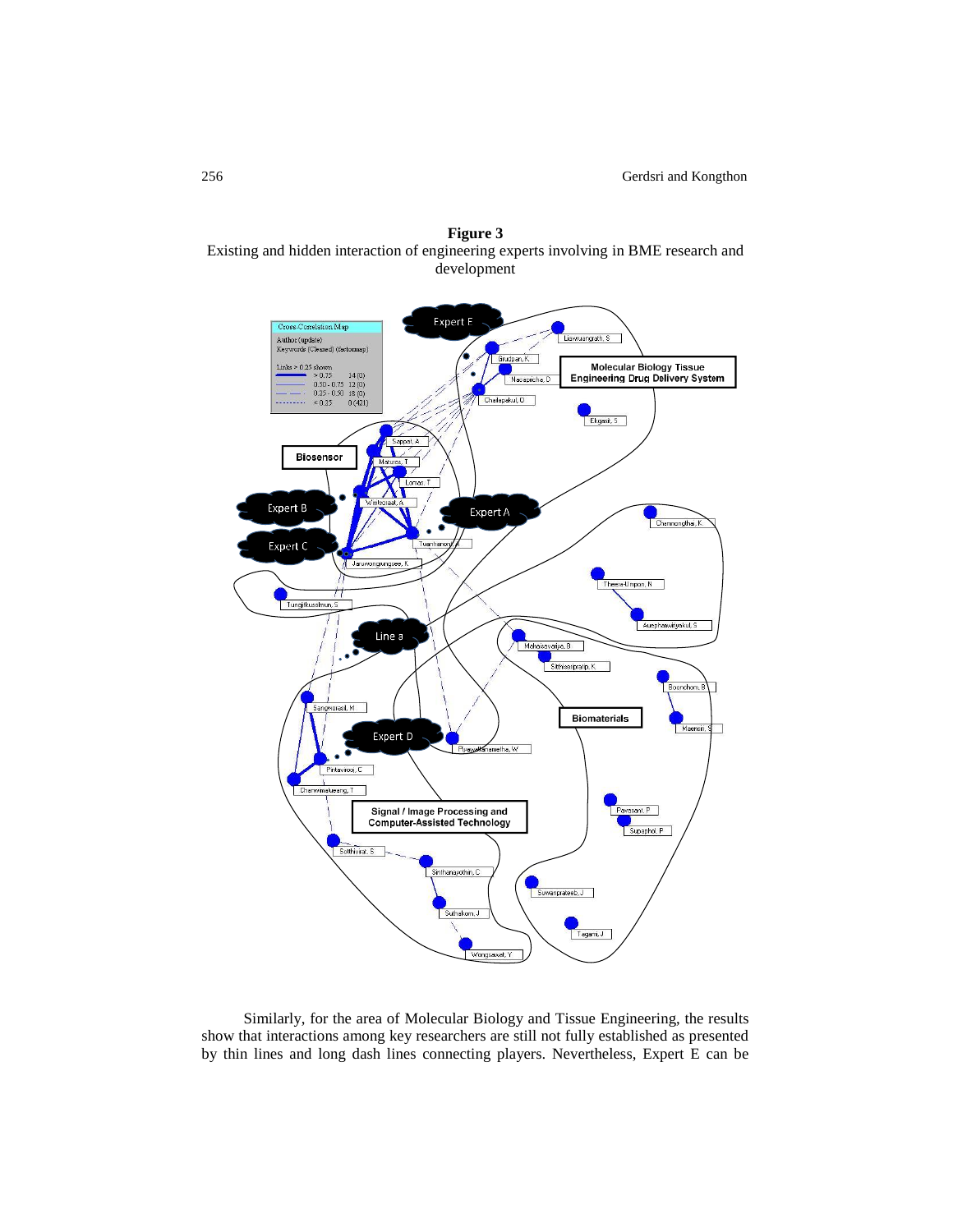considered as the center of collaboration in this area. If technology managers want to initiate the research collaboration between the areas of Biosensor and Molecular Biology. Expert E should be considered to be a potential gatekeeper as the analysis shows that Expert E share similar interests with many Biosensor researchers presented by a dashed line.

For the area of Biomaterials, the results also show that interactions among key researchers are fragmented. Many researchers in this area seem to be stand-alone. They do not share any common keyword as there is no line connecting among them. This analysis would inform technology managers to explore the causes of this issue which it could be because of emerging areas or lack of strategic focus.

If technology managers would like to strengthen the whole BME community and attempt to synergize the research efforts in order to complete a certain mission in which the four research areas have to contribute. Technology managers can begin by forming a spearhead team of researchers representing all four areas. The members of spearhead team can be Expert A, B, C, D, E, and F.

The results from this study can contribute to the knowledge of discovering the social network of existing and potential collaboration among the groups of experts. Results of the case example shown in Figure 3 help understand not only the existing interactions among experts in the community but also offer some insight about the potential interactions that could be initiated among researchers unaware of shared interests and/or complementary capabilities. Through the identification and development of networks, research communities can identify potential reviewers of a paper for a journal or a proposal to a funding program. Policy makers would know which leading organizations or groups of experts to contact for providing support and incentives to promote the activities in each research area. Or perhaps, policy makers can work with them to set up a Center of Excellence (COE) in their areas of specialization. With this approach, the allocation of limited research funding can be more effective as it can be strategically directed to targeted research organizations instead of spreading across many organizations. Moreover, the redundancy of funding among different research organizations can be minimized.

With the analysis results, it would be useful for supporting Thailand's initiative as when talent mobility manager wants to search for an expert from the Talent Database, a manager has to perform a keyword search in a particular field of expertise.

## **VI. CHALLENGES IN APPLYING BIBIOMETRIC ANALYSIS: LESSONS LEARNED FROM THE CASE EXAMPLE**

The challenges can be addressed from two aspects. One is about the challenges in using bibliometric analysis and the other one is about the challenges in applying the analysis for Thailand.

The drawback of bibliometric (a keyword search) is that one can only find records containing the query terms. For instance, if the user wants to search for experts in "data mining", the current database would return records where the field of expertise contains the term "data mining" but not records with related terms such as "machine learning" or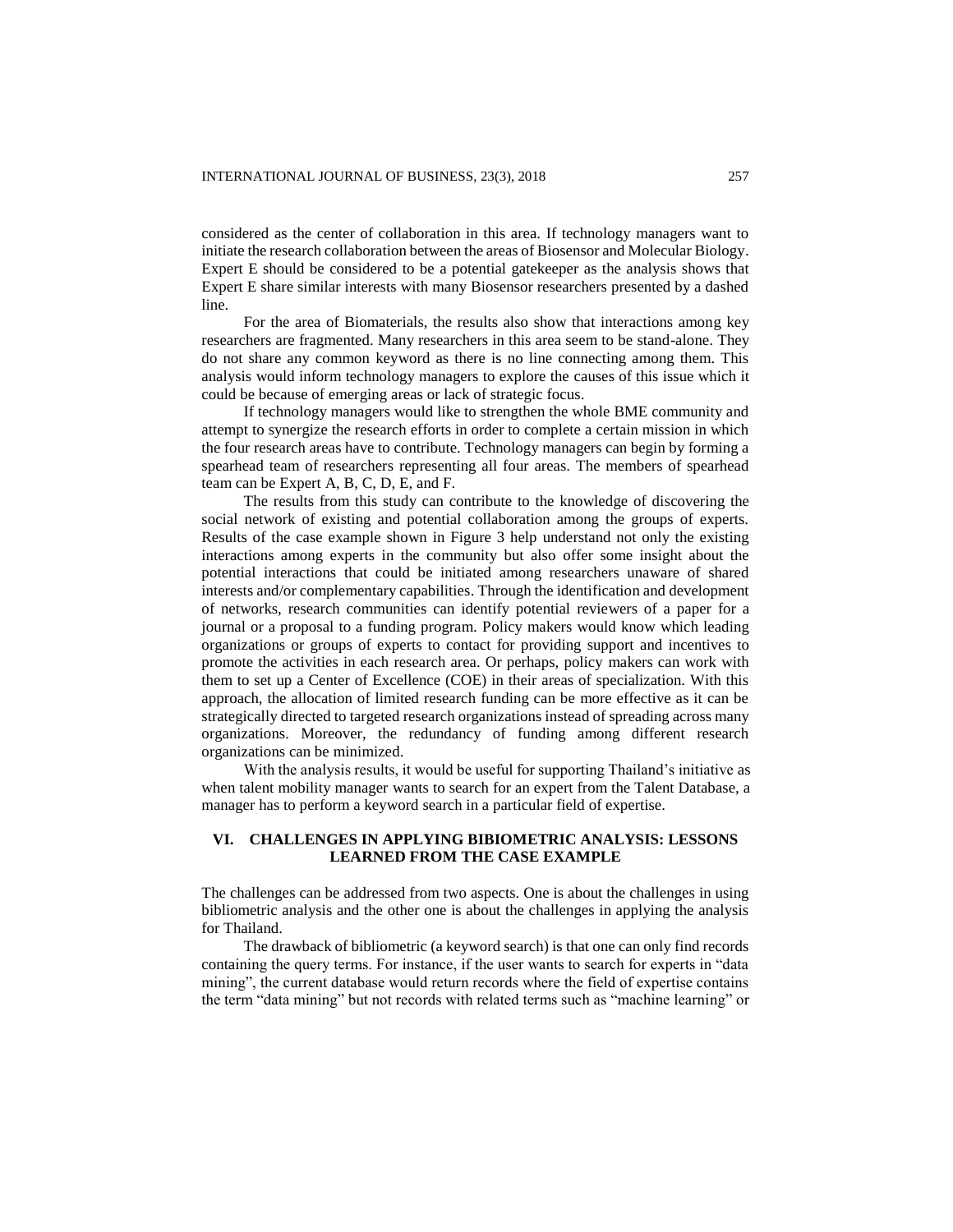"pattern recognition". Moreover, with the keyword search, only the list of experts will be retrieved. The associations between co-authorship patterns cannot be detected.

For developing countries like Thailand in particular, the number of experts in science and technology who have their works presented in international publications is still limited. Thus, using only the international publication database to support the analysis may represent only the top portion of Thai researcher community. As, many Thai scholars also have their works published in the national (Thai language) publications. By attempting to get the comprehensive analysis, both international and national publication databases should be consolidated.

Prior to the year 2011, most of the Thai research institutes created and maintained their own research/researcher databases. In 2011, The National Research Council of Thailand and Thailand Research Organizations Network which includes National Science and Technology Development Agency, Thailand Research Fund, National Science Technology and Innovation Policy Office, Health Systems Research Institute and Agriculture Research Development Agency cooperatively developed the Thai National Researcher Repository (TNRR). TNRR aims to provide access to research output created by researchers from government agencies, universities, and research institutes. However, TNRR was still constructed based upon voluntary responses from researchers to create and update their profile (Kongthon *et al.,* 2017). This type of manually database creation is difficult and expensive. We found that the database is incomplete and the area of expertise field has been left blank for a great number of researchers. Therefore, in this paper, we focus our efforts on using only R&D literature from international publication databases as explained in the analysis process section.

## **VII. CONCLUSIONS**

This study can contribute to the knowledge of discovering the network of existing and potential collaboration among the groups of experts using bibliometric analysis. Through the identification and development of networks, policy makers and innovation managers would know which leading organizations or groups of experts to contact for providing supports and incentives to promote the activities in each research area as well as the collaborations among different areas. However, for developing countries such as Thailand where the number of knowledge workers is quite limited, a complete national researcher profile database is essential to locate experts in various fields in order to foster collaborative opportunities.

#### **ENDNOTES**

- 1. VantagePoint is a text-mining software for discovering knowledge in search results from patent and literature databases (http://www.thevantagepoint.com/).
- 2. SCOPUS is produced by Elsevier; it contains abstracts and citations from journal articles and conference papers from several thousand sources providing coverage of scientific, technical, medical and social sciences fields and arts and humanities.

#### **REFERENCES**

Biomedical Engineering Society, 2009, http://bmes.org.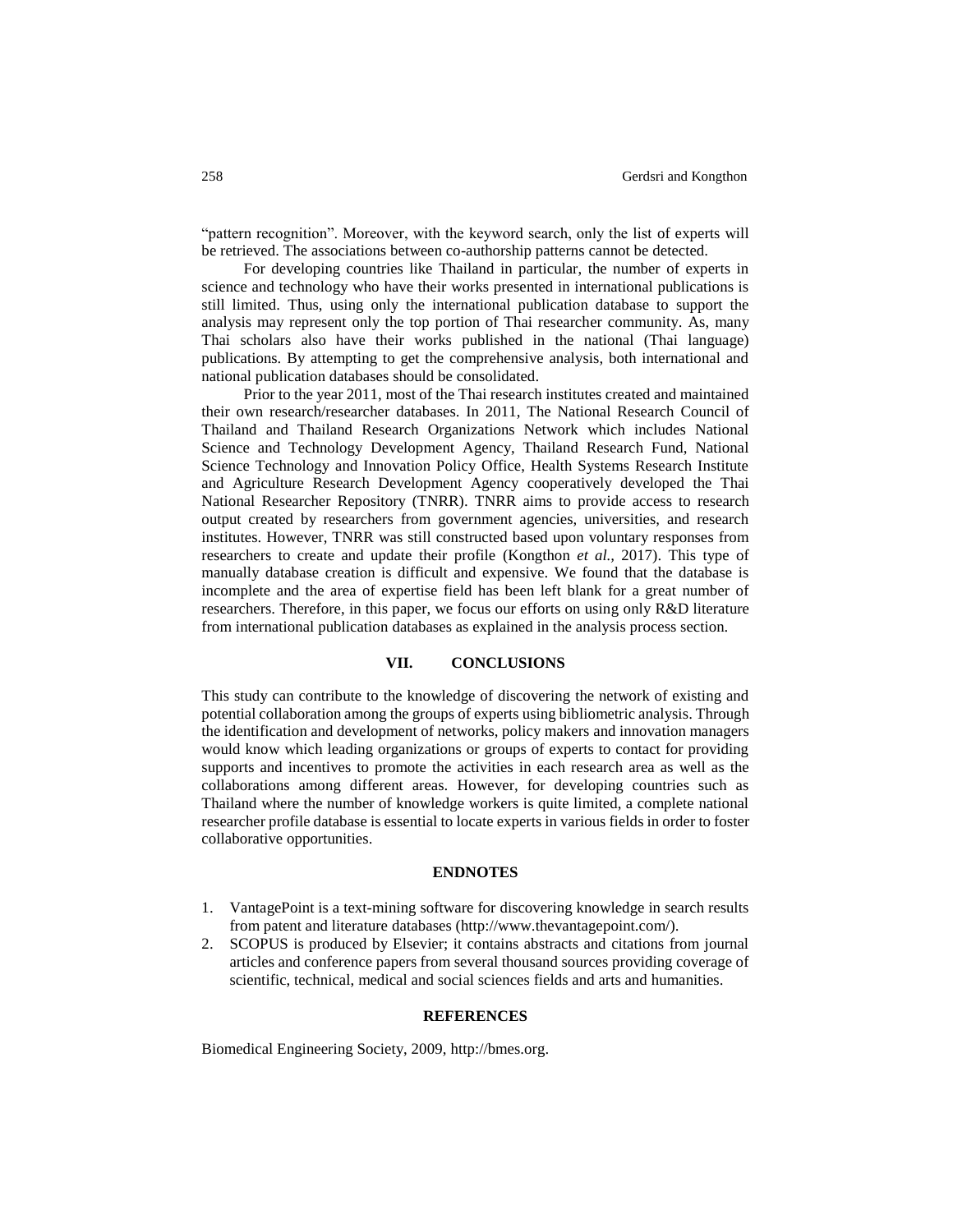- Balog, K., and M. de Rijke, 2006, "Finding Experts and Their Details in E-Mail Corpora", in Proceeding of the 15th International Conference on World Wide Web, 1035-1036.
- Baumgartner, H., and R. Pieters, 2003, "The Structural Influence of Marketing Journals: A Citation Analysis of the Discipline and Its Subareas over Time." *Journal of Marketing, 67* (2): 123-139.
- <span id="page-11-3"></span>Campbell, C.S., P.P. Maglio, A. Cozzi, and B. Dom, 2003, "Expertise Identification Using Email Communications." In CIKM '03: Proceedings of the 12th International Conference on Information and knowledge management, 528–531. ACM Press.
- Daim, T.U., G.R. Rueda, and H.T. Martin, 2005, "Technology Forecasting Using Bibliometric Analysis and System Dynamics." *Technology Management: A Unifying Discipline for Melting the Boundaries*, 112-122.
- <span id="page-11-0"></span>Garfield, E., I.H. Sher, and R.J. Torpie, 1964, "The Use of Citation Data in Writing the History of Science." *DTIC Document*.
- <span id="page-11-1"></span>Garner, J., A.L. Porter, N.C. Newman, and T.A. Crowl, 2012, "Assessing Research Network and Disciplinary Engagement Changes Induced by an NSF Program." *Research Evaluation*, 21(2): 89-104.
- Daim, T., and N. Gerdsri, 2009, "Research and Development Progress Assessment through Technological and Scientific Intelligence." *International Journal of Technology Intelligence and Planning*, 5(4): 341-356.
- Gerdsri, N., A. Kongthon, and R. Vatananan, 2013, "Mapping the Knowledge Evolution and Professional Network in the Field of Technology Roadmapping (TRM): A Bibliometric Analysis." *Technology Analysis & Strategic Management*, 25(4): 403- 422.
- Gerdsri, N., A. Kongthon, and S. Puengrusme, 2017, "Profiling the Research Landscape in Emerging Areas Using Bibliometrics and Text Mining: A Case Study of Biomedical Engineering (BME) in Thailand." *International Journal of Innovation and Technology Management*, 14(2), 1-15.
- Gossart, C., and M. Özman, 2009, "Co-authorship Networks in Social Sciences: The Case of Turkey." *Scientometrics,* 78(2): 323-345.
- Kongthon, A, 2004, "A Text Mining Framework for Discovering Technological Intelligence to Support Science and Technology Management." *Working paper*, Georgia Institute of Technology.
- <span id="page-11-2"></span>Kongthon, A., C. Haruechaiyasak, S. Thaiprayoon, and K. Traskultaweekoon, 2017, "Automatically Constructing Areas of Expertise Based on R&D Publication Data." *Proceedings of Portland International Conference on Management of Engineering and Technology (PICMET)*, Hawaii, USA.
- Kostoff, R.N., D.R. Toothman, H.J. Eberhart, and J.A. Humenik, 2001, "Text Mining Using Database Tomography and Bibliometrics: A Review." *Technological Forecasting and Social Change,* 68 (3): 223-253.
- Krichel T., and N. Bakkalbasi, 2006, "A Social Network Analysis of Research Collaboration in the Economics Community." *Proceedings of the International Workshop on Webometrics, Informetrics and Scientometrics and Seventh COLLNET Meeting*, Nancy, France.